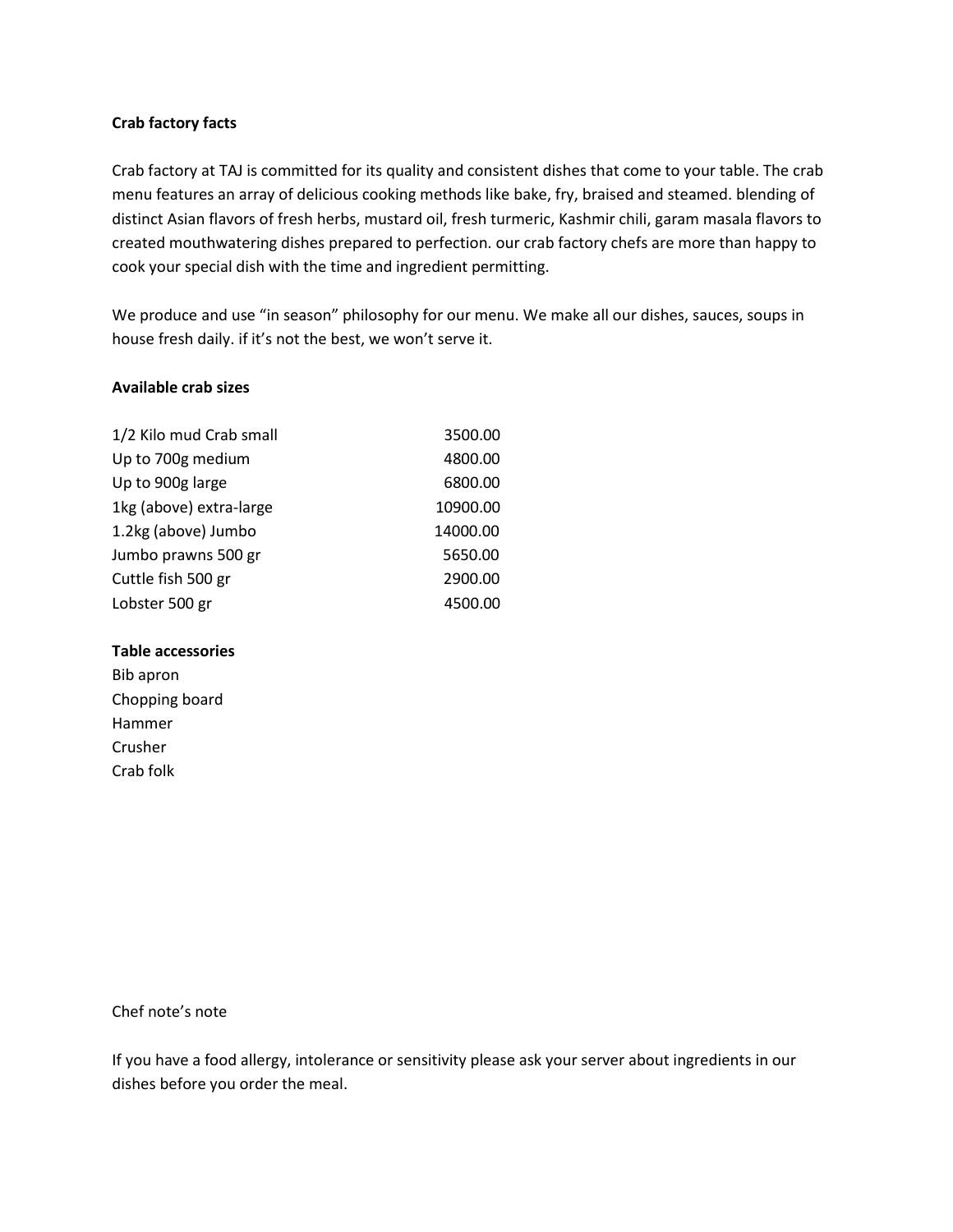### **Soups and appetizers**

| Mud crab cakes                                                                          | 950.00  |
|-----------------------------------------------------------------------------------------|---------|
| Coated in fresh coconut & bread crumbs - curry dipping                                  |         |
| Soft shell crab pakora                                                                  | 2950.00 |
| With sweet and spicy Tamarind sauce                                                     |         |
| Crab cocktail                                                                           | 1800.00 |
| Crispy salad with avocado, soft egg, olives, crispy corn topped with cocktail dressing. |         |
| Crab factory signature crab Tikkies<br>1                                                | 850.00  |
| Chili coriander chutney, fresh green salad                                              |         |
| Garlic bread                                                                            | 550.00  |
| Crab factory signature freshly baked garlic bread                                       |         |
| Signature baked crab -                                                                  | 1900.00 |
| Garlic bread and dressed salad                                                          |         |
| Crab sorba                                                                              | 600.00  |
| Pepper papads and fresh coriander                                                       |         |
| Rich vegetable chowder                                                                  | 500.00  |
| Lightly curried rich soup served with garlic toast                                      | 600.00  |
| Spicy thai broth with prawns and coconut milk                                           |         |
| Ceylonese Crab meat soup                                                                | 600.00  |
| With local herbs, corn and noodles                                                      |         |
| Signature Garden salad                                                                  | 675.00  |
| Dressed Winter melon topped with crispy leaves and citrus segments'                     |         |
| Chilled oysters 3 nos'                                                                  | 950.00  |
| Cucumber - Tabasco - fresh lemon -                                                      |         |

# **Crab factory signature hot pot**

# **Crab factory signature big bowl (01 kilo) – 9750.00** Your choice of crab with a blend of black pepper, Kashmir chili and olive oil with freshly ground Sri Lankan spices, murunga leaves in a rich curry gravy. Roasted wood fired bread, steamed, yellow rice or sri lankan fried rice, string hoppers with House style salad & condiments

### **Make your special crab dish**

| Choose your own sauce                      | condiments              |
|--------------------------------------------|-------------------------|
| Black Pepper coconut crab                  | freshly made pol sambal |
| Traditional Crab curry with murunga leaves | kiri hodi               |
| Thick tomato and fresh coriander           | red onion               |
| Singapore chili                            | lime preserve           |
| Crab Masala                                | green chili             |
| Crab makini                                | freshly grated coconut  |
| Tandoor crab                               | lunu miris              |
| Thai red curry                             |                         |